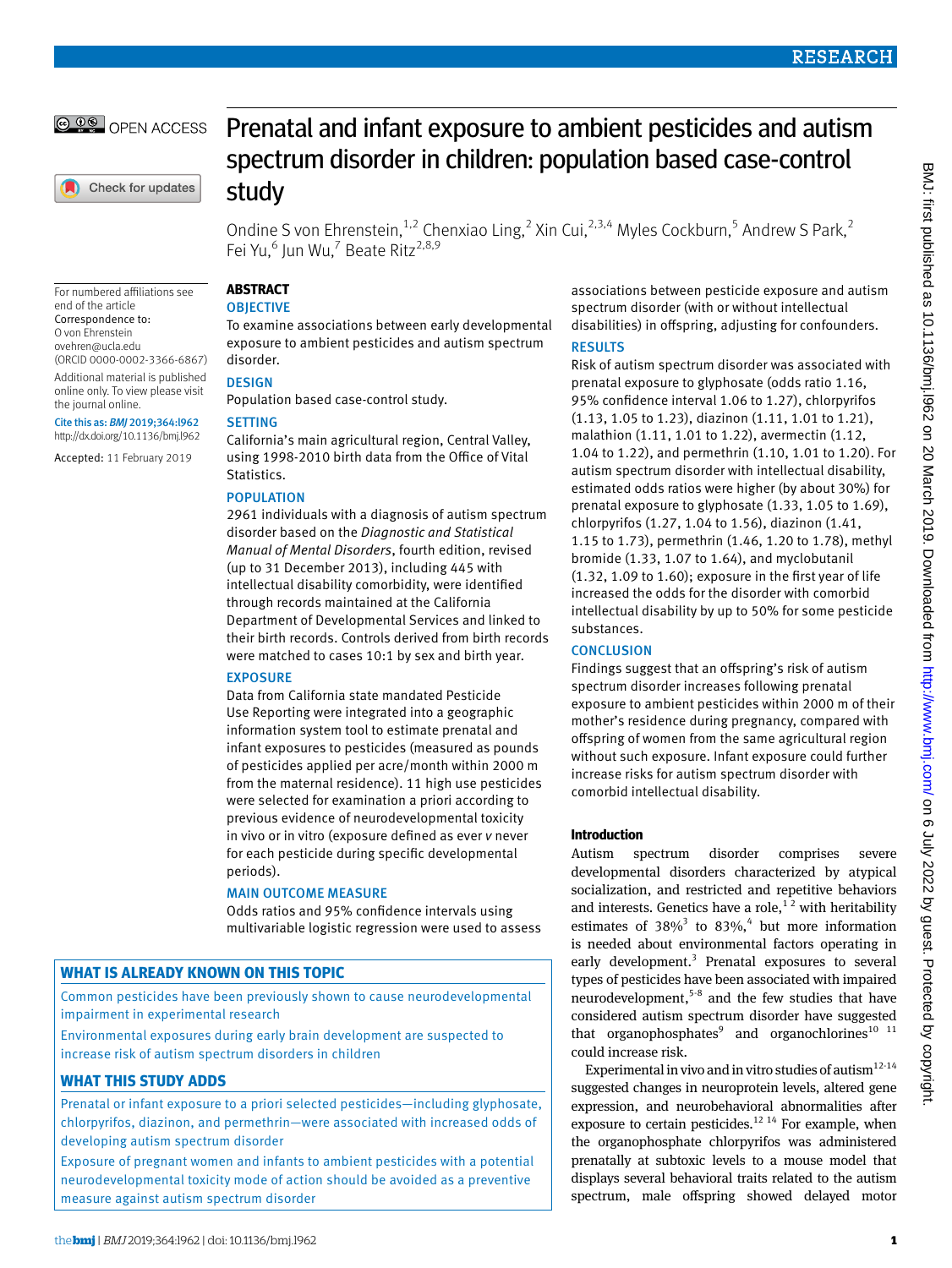function maturation and enhanced behavioral features associated with autism spectrum disorder.<sup>13</sup>

So far, knowledge about pesticide exposure in the real world and risk of autism spectrum disorder is scarce. In this large population based study, we assess prenatal and infant exposure to high use pesticides, which have been a priori selected on the basis of previous evidence for their experimental neurodevelopmental toxicity. Use of these pesticides in an agriculturally intensive region of California, United States, were recorded in the California state mandated Pesticide Use Reporting (CA-PUR) program. These records were integrated in our geographic information system tool, which links exposure records to addresses from birth records of the study population.

#### **Methods**

#### Study design and population

Records of autism spectrum disorder cases were retrieved from the registry maintained at the California Department of Developmental Services (DDS), based on diagnostic data collected by contracted regional centers [\(https://www.dds.ca.gov/RC/RCList.cfm](https://www.dds.ca.gov/RC/RCList.cfm)). We included all individuals with a primary diagnosis of autistic disorder (code 299.00) reported on the DDS client development evaluation report, which implements criteria of the *Diagnostic and Statistical Manual of Mental Disorders*, fourth edition, revised  $(DSM-IV-R)^{15}$  up to 31 December 2013 ("autistic disorder" is the most severe diagnosis of autism spectrum disorder under DSM-IV criteria).<sup>16</sup> Validation studies have established the reliability and validity of the DDS client development evaluation report in California.17 Eligibility for DDS services does not depend on citizenship or financial status, and services are available to all children. We used California birth records data from the Office of Vital Statistics to create a statewide case-control sample of 1998-2010 births. We matched DDS case records to birth records using a probabilistic linkage<sup>18</sup> based on child and parental identifiers including first and last name, birth date, and sex. We estimated the probability that two records were for the same person by assigning total linkage scores generated for matches with the National Program of Cancer Registries Link Plus software (linkage rate  $86.3\%$ ).<sup>19</sup> We manually checked cases with borderline scores; the main reason for non-linkage was missing information on birth or DDS records.

Randomly selected controls from birth records were matched to each case 10:1 by birth year and sex. From the statewide sample (n=33 921 cases, n=339 210 controls), we excluded 3401 (10%) case records and 42 519 (12.5%) control records with missing, implausible, or non-viable gestational ages (included range 147-322 days) or birth weights (included range 500-6800 g), and non-singleton births. We also excluded 1296 (0.4%) controls who died before age 6 (identified by linkage to the California death registry).18 We restricted our sample to the eight major agricultural counties (San Joaquin, Stanislaus, Merced, Madera, Fresno, Kings, Tulare, and Kern); 38 331 participants (2961 cases and 35 370 controls) resided here at the time of birth and diagnosis. Although the CA-PUR covers the state of California, the mandatory reporting reflects agricultural use pesticides (see supplemental eMethods), which has a different spatial resolution from other pesticide use recorded in the Pesticide Use Reporting system. In urban areas (such as on structures and right of way applications or near roadway applications), non-agricultural pesticide use is most common but this is only reportable to the Pesticide Use Reporting at the county level (low spatial resolution); thus variables that estimate pesticide exposure for urban areas would be expected to result in markedly higher exposure misclassification.

We distinguished cases according to comorbid intellectual disability (in our study period recorded as "mental retardation" and diagnosed according to DSM-IV criteria corresponding to ICD-9 (international classification of diseases, 9th revision)). Information on pregnancy characteristics including gestational age, birth weight, pregnancy complications, and sociodemographics (maternal/paternal age, race/ ethnicity, education) was retrieved from birth records.

#### Pesticide exposure

Residential birth addresses, as listed on birth certificates, were geocoded by our open source geocoder (historical address information was not available).<sup>20</sup> CA-PUR<sup>21</sup> includes information on all agricultural pesticide applications with the date, location, and amount of active ingredient applied (see supplemental eMethods). CA-PUR reports were combined with land use survey information from the California Department of Water Resources, which provides the location of specific crops, in a geographic information system-based computer model to estimate pesticide exposure from agricultural applications (technical details published elsewhere<sup>22</sup>). Briefly, for each pesticide, we summed pounds applied per acre  $(1 \text{ acre} = 4046.9 \text{ m}^2)$  per month within a 2000 m radius of each residential address. Our geographic information system tool generated calendar month averages, which we then used to generate developmental period-specific averages (for the three months before gestation, each month of gestation/gestation, and the first year of life) using weights according to the developmental period/ gestational days covered by a calendar month. For sensitivity analyses, we also used a 2500 m radius in the same manner. The length of the gestational period for controls was truncated to the length of the matched cases to ensure comparable exposure periods. We defined exposure as any versus none to a specific substance during a specific developmental period; we chose this method to avoid making assumptions about the relative toxicity of agents, shape of the association, or the exposure potential due to presence at the time of application. It is, however, possible that this approach generates non-differential exposure error and underestimates effects.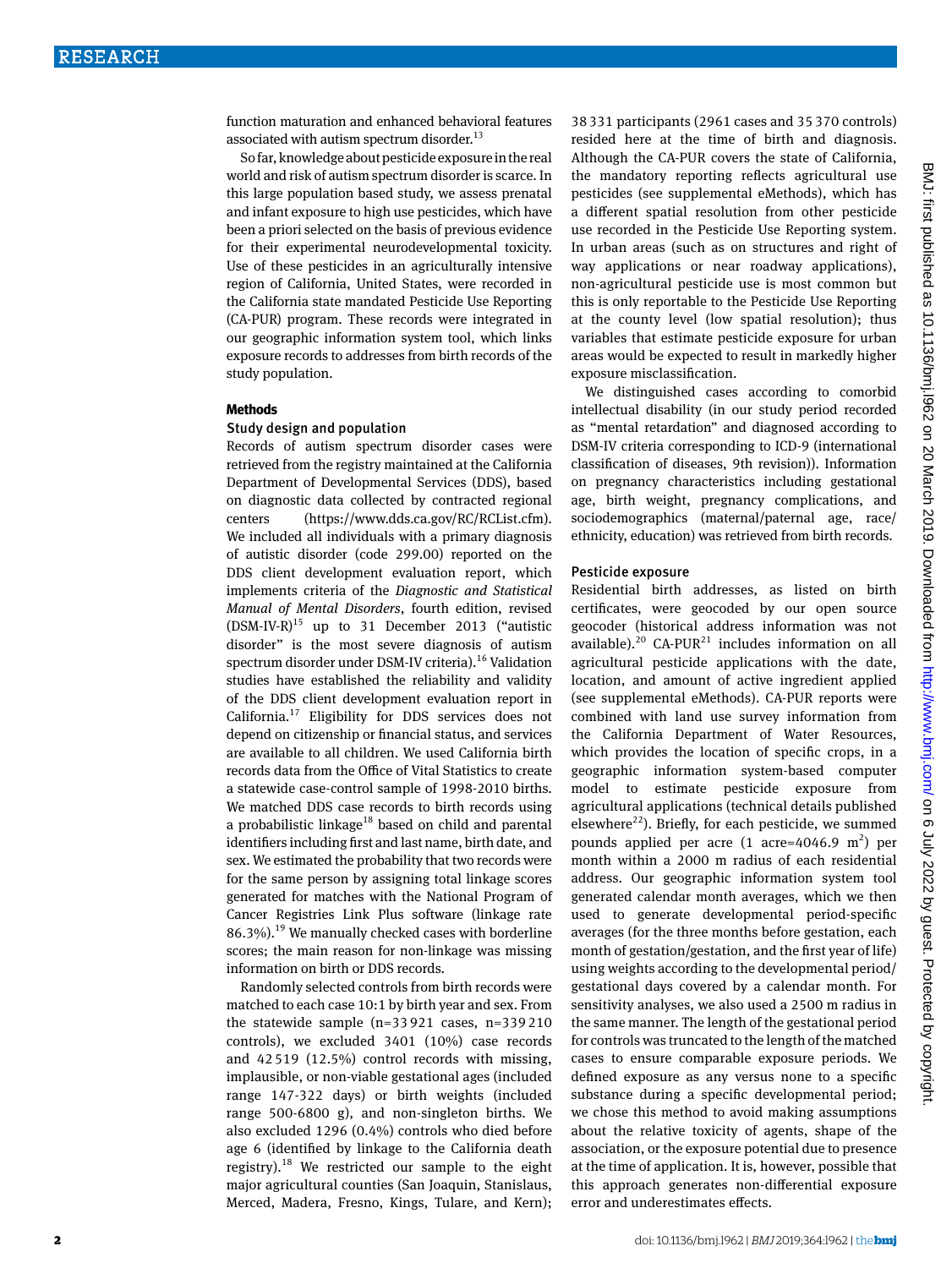We a priori decided to select from among 25 most used pesticide substances with peer reviewed published reports of neurodevelopmental interference, leaving 11 pesticides for analysis (classifications shown in eTable 1). These substances included glyphosate, $^{23\cdot26}$ chlorpyrifos,  $9^{27}$  diazinon,  $28-30$  acephate,  $31-33$ malathion, $33-35$  permethrin,  $69$  bifenthrin,  $9^{33}$  36 methyl bromide,  $37 \frac{38}{10}$  imidacloprid,  $39 \frac{40}{10}$  avermectin,  $41 \frac{42}{10}$  and myclobutanil.<sup>1443</sup>

#### Statistical analysis

Tetrachoric/Spearman correlations (binary/continuous) of pesticide exposures were examined within and between developmental periods. Pesticide use over time was plotted; maps were drawn using ArcGIS 10.4 (ESRI). Odds ratios and 95% confidence intervals were estimated for associations between developmental period-specific pesticide exposures and autism spectrum disorder with unconditional logistic regression. We adjusted all models for the matching variables sex and year of birth, and selected potential confounders on the basis of previous knowledge. $^{10\,44}$ These potential confounders included maternal age, indicators of socioeconomic status (that is, maternal race/ethnicity and education), and nitrogen oxides $44$ (NOx; pregnancy average) as a marker of traffic related air pollution. For air pollution assessment, we used the California Line Source (CALINE4) emissions model, a modified Gaussian dispersion model of local gasoline and diesel vehicles emissions estimated for 1500 m distance from the residential address based on traffic volume, roadway geometry, vehicle emission rates, and meteorological conditions (wind speed/direction, temperature, atmospheric stability, and mixing heights).  $45-47$ 

While we estimated parameters for each pesticide in separate models because of collinearities, we also explored multi-pesticide models for two or three selected pesticides for substances that showed associations with autism spectrum disorder in single pesticide models and belonged to different chemical classes. For those pesticides with more than one substance per class (organophosphates, pyrethroids), we selected a representative chemical (eg, chlorpyrifos for organophosphates) based on the strongest previous evidence for neurodevelopmental toxicity.<sup>48</sup> To further adjust for coexposure, we adjusted for 11 pesticides in logistic models; in sensitivity analyses, a semi-Bayesian approach was used as described elsewhere.<sup>49</sup> There was little difference in effect estimates between the fully adjusted conventional logistic and the hierarchical modeling approach, so we present the logistic modeling results only.<sup>49-51</sup>

We also stratified analyses by autism spectrum disorder with or without comorbid intellectual disability to assess risk in more severely impaired individuals separately. We conducted sensitivity analyses adjusting for additional variables including maternal birth place (US *v* non-US); residence in urban or rural areas<sup>52</sup>; socioeconomic status categories based

on census data related to income, education, and occupation<sup>53</sup>; source of payment for delivery (indicator of socioeconomic status); and preterm birth. None of these variables changed the estimates of interest by more than 5%, thus they were not retained in final models.54 Sensitivity analyses also included restricting to term births, and stratifying by sex. Analyses were conducted with SAS 9.3.

#### Patient and public involvement

No patients were directly involved in setting the research question or the outcome measures, nor were they involved in developing plans for design or implementation of the study. However, the study responds to concerns by the families of patients with autism that environmental toxic exposures in early life are suspected to contribute to risks for autism spectrum disorder. There are plans to disseminate the results of the research to the relevant patient community. Affected families are thanked in the acknowledgments.

## **Results**

#### Baseline characteristics and exposure

In our sample, individuals with autism spectrum disorder were mainly male (>80%), had older mothers, and had mothers who had completed more years of education than control mothers (table 1). Correlations between several pesticides in the same or across developmental periods were moderate to high ( $r_{\rm t}$ =0.45-0.85; eTable 2). In figure 1, we present a map of the study area showing pesticide applications for the most used substance glyphosate as an example.

#### Association between autism spectrum disorder and exposure to pesticides, coadjusted for developmental period exposures

For all cases of autism spectrum disorder combined, coadjusted for developmental period-specific exposures (three months before pregnancy, during pregnancy, and during the first year of life), odds ratios were increased for pregnancy exposure to most substances. Associations were strongest for chlorpyrifos (1.15; 95% confidence interval 1.02 to 1.29), diazinon (1.14; 1.02 to 1.28), and avermectin (1.14; 1.03 to 1.26). Related to first year of life exposure, most odds ratios were close to one, and only the odds ratios for bifenthrin, malathion, and glyphosates were slightly raised (table 2). For autism spectrum disorder with intellectual disability comorbidity, coadjustment for the exposures in all three periods resulted in attenuated effect estimates during and before pregnancy, while odds ratios became more pronounced for exposures in the first year of life, particularly for glyphosate (1.60; 1.09 to 2.34), diazinon (1.45; 1.11 to 1.89), malathion (1.29; 1.00 to 1.65), and bifenthrin (1.33; 1.03 to 1.72; table 2). Exposure in the three months before pregnancy (indicating exposure just before or around conception) had weaker associations with autism spectrum disorder than exposure during pregnancy or the first year of life,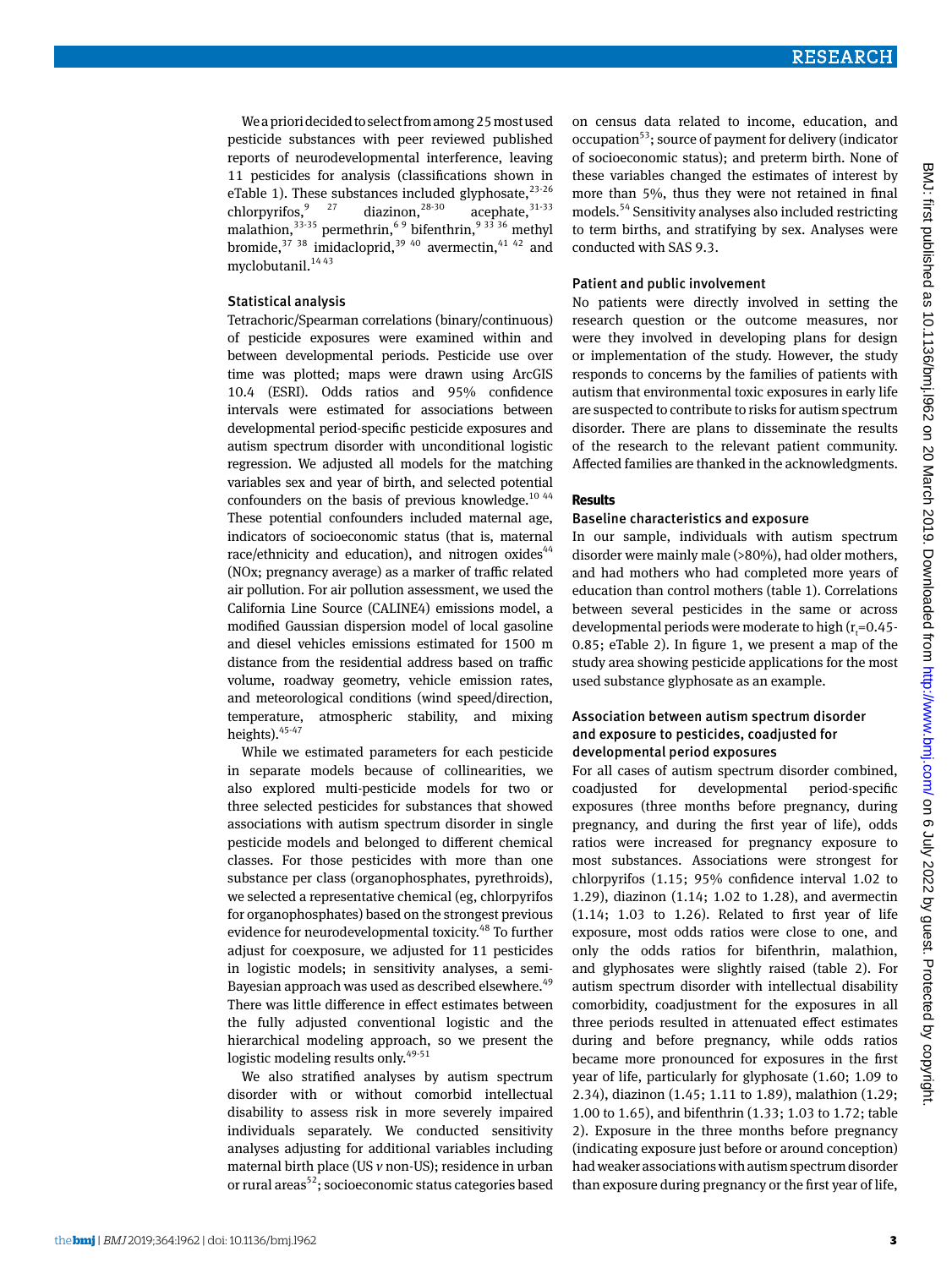| vancy, ch                     |                   |                       |                         |                     |
|-------------------------------|-------------------|-----------------------|-------------------------|---------------------|
|                               | ASD (all; n=2961) | ASD with ID $(n=445)$ | ASD without ID (n=2516) | Controls (n=35 370) |
| Sex                           |                   |                       |                         |                     |
| Males                         | 2403 (81.2)       | 354 (79.6)            | 2049 (81.4)             | 29 225 (82.6)       |
| Females                       | 558 (18.8)        | 91 (20.4)             | 467 (18.6)              | 6145 (17.4)         |
| Year of birth                 |                   |                       |                         |                     |
| 1998-2004                     | 1033 (34.9)       | 243 (54.6)            | 790 (31.4)              | 14 390 (40.7)       |
| 2005-2010                     | 1928 (65.1)       | 202 (45.4)            | 1726 (68.6)             | 20 980 (59.3)       |
| Maternal age                  |                   |                       |                         |                     |
| $\leq 19$                     | 233(7.9)          | 38(8.5)               | 195 (7.8)               | 4931 (13.9)         |
| $20 - 24$                     | 808 (27.3)        | 136 (30.6)            | 672(26.7)               | 10 253 (29.0)       |
| $25 - 29$                     | 884 (29.9)        | 117(26.3)             | 767 (30.5)              | 9779 (27.6)         |
| $30 - 34$                     | 592 (20.0)        | 96 (21.6)             | 496 (19.7)              | 6712 (19.0)         |
| $\geq$ 35                     | 443 (15.0)        | 58 (13.0)             | 385 (15.3)              | 3694 (10.4)         |
| Missing data                  | 1(0.0)            |                       | 1(0.0)                  | 1(0.0)              |
| Maternal race or ethnicity    |                   |                       |                         |                     |
| White to non-Hispanic         | 1100 (37.1)       | 166 (37.3)            | 934 (37.1)              | 9943 (28.1)         |
| Hispanic to any race          | 1424 (48.1)       | 205 (46.1)            | 1219 (48.4)             | 20802 (58.8)        |
| <b>Black</b>                  | 149(5.0)          | 33(7.4)               | 116(4.6)                | 1562 (4.4)          |
| Asian/Pacific Islanders       | 214(7.2)          | 35(7.9)               | 179(7.1)                | 2155(6.1)           |
| Others                        | 74(2.5)           | 6(1.3)                | 68(2.7)                 | 908(2.6)            |
| <b>US</b> born                |                   |                       |                         |                     |
| Yes                           | 2133 (72.0)       | 314 (70.6)            | 1819 (72.3)             | 22 152 (62.6)       |
| N <sub>o</sub>                | 828 (28.0)        | 131 (29.4)            | 697 (27.7)              | 13 209 (37.3)       |
| Missing data                  |                   |                       | $\qquad \qquad -$       | 9(0.0)              |
| <b>Maternal education</b>     |                   |                       |                         |                     |
| Less than 8th grade           | 174(5.9)          | 34(7.6)               | 140(5.6)                | 4518 (12.8)         |
| 9th to 12th grade             | 435 (14.7)        | 69 (15.5)             | 366 (14.5)              | 7583 (21.4)         |
| High school graduate          | 937 (31.6)        | 152 (34.2)            | 785 (31.2)              | 10 909 (30.8)       |
| Some degree less than college | 923 (31.2)        | 131 (29.4)            | 792 (31.5)              | 7854 (22.2)         |
| College or more               | 455 (15.4)        | 48 (10.8)             | 407 (16.2)              | 3925 (11.1)         |
| Missing data                  | 37(1.2)           | 11(2.5)               | 26(1.0)                 | 581(1.6)            |

Table 1 | Study population characteristics by autism spectrum disorder status and population controls in the Central Valley, CA\*

ASD=autism spectrum disorder; ID=intellectual disability. Data are number (%) or individuals.

\*Central Valley counties include San Joaquin, Stanislaus, Merced, Madera, Fresno, Kings, Tulare, and Kern.

after exposure period coadjustment (table 2, eTable 3). We saw variation in exposure between developmental periods to each pesticide considered, likely due to annual and seasonal changes in application rates (eg, for permethrin, among the controls, 1.5% were solely exposed in the three months before pregnancy, 4.8% were exposed only during pregnancy, 7.6% were exposed only in the first year of life, and 12.1% were exposed in all three periods; eTable 4). For exposures by trimester, no clear patterns were identified (data not shown).

## Association between prenatal or infant exposure to pesticides and autism spectrum disorder

For all cases of autism spectrum disorder, considering the pregnancy and infant exposures separately, exposure during pregnancy was associated with about a 10% increase in adjusted odds ratios for glyphosate (1.16; 95% confidence interval 1.06 to 1.27), chlorpyrifos (1.13; 1.05 to 1.23), diazinon (1.11; 1.01 to 1.21), malathion (1.11; 1.01 to 1.22), avermectin (1.12; 1.04 to 1.22), and permethrin (1.10; 1.01 to 1.20). Also adjusting for all 11 pesticides resulted in attenuation of associations. However, odds ratios for glyphosate and avermectin remained elevated for exposure during pregnancy, while odds ratios for the remaining pesticides were close to one, and the odds ratio for imidacloprid fell below one (table 3).

## Association between prenatal or infant exposure to pesticide and autism spectrum disorder with intellectual disability

Among cases of autism spectrum disorder with intellectual disability, odds ratios had greater increases (by 30-40%) in pregnancy and infancy for glyphosate, chlorpyrifos, diazinon, permethrin, methyl bromide, and myclobutanil when considering the pregnancy and infant periods separately (table 4). Among cases without intellectual disability (about 85% of cases), estimated odds ratios were similar to those reported for the models analyzing all cases of autism spectrum disorder (eTable 5).

## Multi-pesticide models

In multi-pesticide models with two or three pesticides, most odds ratios were above one for all cases of autism spectrum disorder combined even though several confidence intervals widened (table 5). For autism spectrum disorder with intellectual disability and pesticide exposure during the first year of life, estimated associations were pronounced for glyphosate (odds ratio 1.34; 95% confidence interval 1.03 to 1.74) and permethrin (1.31; 1.07 to 1.62); also including chlorpyrifos or myclobutanil changed little in the associations for glyphosate and permethrin, whereas the estimated odds ratios for chlorpyrifos or myclobutanil were null (table 5).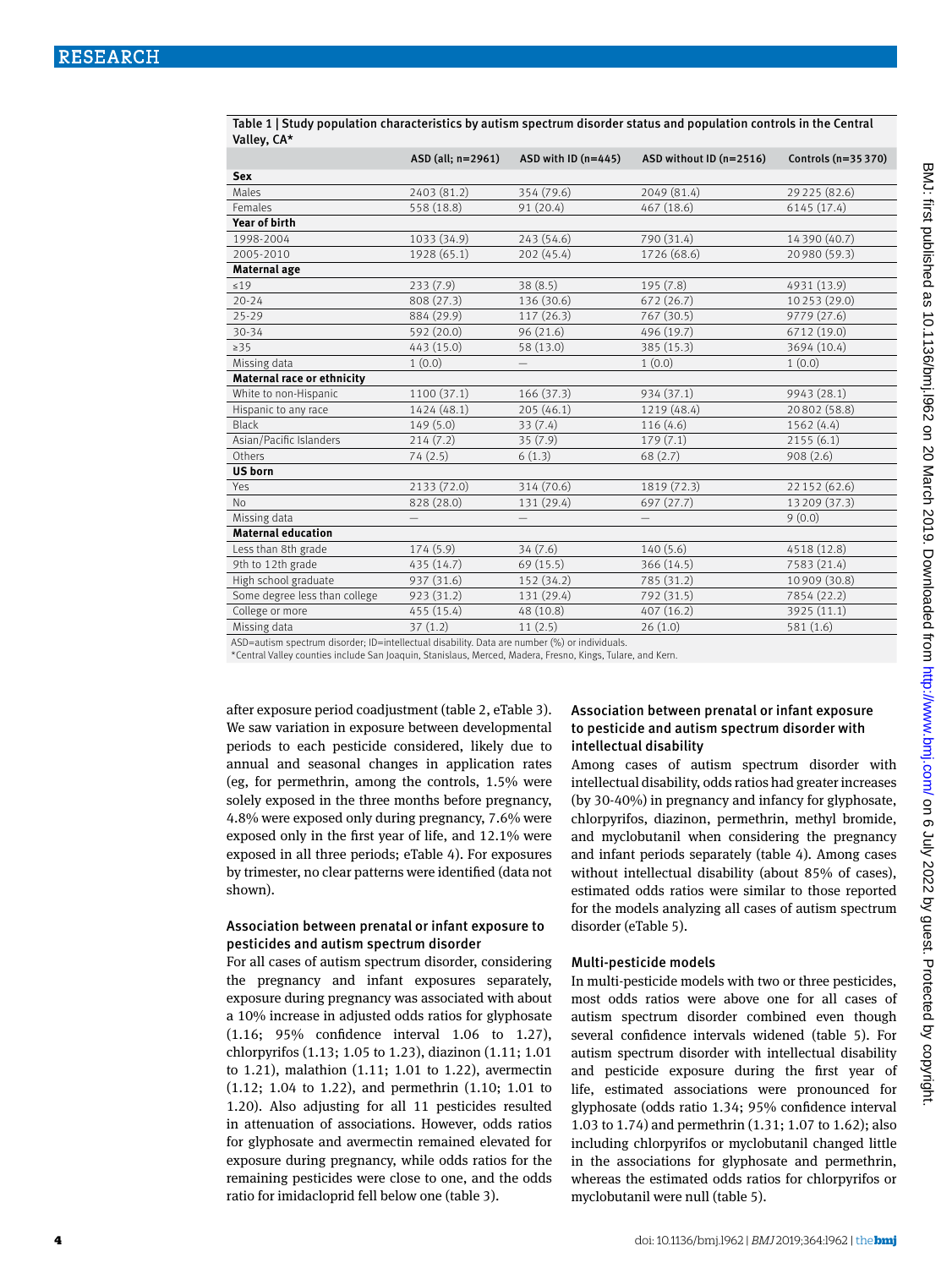

Fig 1 | Pesticide application of glyphosate in Central Valley, CA, 1998-2010

#### Sensitivity analyses: buffer size, sex stratification, area type, and term birth restriction

In sensitivity analyses, we examined associations between autism spectrum disorder and pesticide exposure within a 2500 m distance from home; findings were similar or slightly stronger than those for the 2000 m distance (eTable 6). Stratifying by sex, associations among male individuals were similar as seen for the entire sample, with increased odds ratios for glyphosate, chlorpyrifos, diazinon, permethrin, and avermectin. Among female individuals, the findings were similar but the 95% confidence intervals

were wider due to the smaller number of cases (eTable 7). Restricting to term births only or adjusting for area type (urban, rural) did not change our findings appreciably (data not shown).

## **Discussion**

To our knowledge, this study is the largest to investigate pesticide exposure and autism spectrum disorder so far, and the first to also consider the disorder with intellectual disability comorbidity. Our results indicate small to moderately increased risks for the disorder in offspring with prenatal exposure

| Table 2   Odds ratios and 95% confidence intervals* for association between pesticide exposure and all cases of autism spectrum disorder (ASD) |
|------------------------------------------------------------------------------------------------------------------------------------------------|
|                                                                                                                                                |
|                                                                                                                                                |
| combined and those with intellectual disability comorbidity, coadjusted for developmental period of pesticide exposure, by pesticide substance |
|                                                                                                                                                |
|                                                                                                                                                |

|                   | ASD (all)                     |                               |                           | ASD with intellectual disability |                               |                     |  |
|-------------------|-------------------------------|-------------------------------|---------------------------|----------------------------------|-------------------------------|---------------------|--|
| Pesticide         | 3 months before               |                               |                           | 3 months before                  |                               |                     |  |
| substance         | pregnancy                     | Pregnancy                     | First year of life        | pregnancy                        | Pregnancy                     | First year of life  |  |
| Glyphosatet       | $0.97$ (0.87 to 1.08)         | 1.11 (0.96 to 1.28)           | 1.09 (0.94 to 1.26)       | $0.96$ (0.74 to 1.26)            | $0.96$ (0.66 to 1.40)         | 1.60 (1.09 to 2.34) |  |
| Chlorpyrifos      | $0.92$ (0.84 to 1.01)         | $1.15(1.02 \text{ to } 1.29)$ | 1.04 (0.93 to 1.18)       | $0.80(0.64 \text{ to } 1.00)$    | $1.18(0.88 \text{ to } 1.59)$ | 1.30 (0.96 to 1.76) |  |
| Diazinon          | $0.92$ (0.81 to 1.05)         | 1.14 (1.02 to 1.28)           | $0.99$ (0.88 to 1.11)     | $0.86$ (0.65 to 1.13)            | $1.18(0.90 \text{ to } 1.54)$ | 1.45 (1.11 to 1.89) |  |
| Acephate          | $1.09(0.92 \text{ to } 1.30)$ | 1.10 (0.95 to 1.27)           | $0.94$ $(0.82$ to $1.08)$ | 1.40 (0.97 to 2.03)              | 1.07 (0.77 to 1.50)           | 1.10 (0.80 to 1.50) |  |
| Malathion         | $0.94$ (0.82 to 1.08)         | 1.08 (0.97 to 1.20)           | 1.09 (0.98 to 1.20)       | $0.72$ (0.50 to 1.03)            | $1.05(0.81 \text{ to } 1.37)$ | 1.29(1.00 to 1.65)  |  |
| Permethrin        | 1.07 (0.95 to 1.20)           | $1.04(0.94 \text{ to } 1.16)$ | 1.04 (0.94 to 1.16)       | 1.07 (0.82 to 1.39)              | $1.24(0.95 \text{ to } 1.62)$ | 1.23 (0.94 to 1.59) |  |
| <b>Bifenthrin</b> | 1.10 (0.97 to 1.26)           | $0.96$ (0.86 to 1.07)         | 1.09 (0.98 to 1.20)       | 1.18 (0.85 to 1.64)              | $0.92(0.69 \text{ to } 1.22)$ | 1.33 (1.03 to 1.72) |  |
| Methyl bromide    | 1.15(1.01 to 1.31)            | $0.95(0.85 \text{ to } 1.07)$ | 1.06 (0.95 to 1.19)       | $0.97$ $(0.72$ to $1.31)$        | $1.20(0.92 \text{ to } 1.57)$ | 1.21 (0.94 to 1.57) |  |
| Imidacloprid      | $1.09(0.98 \text{ to } 1.21)$ | $0.92$ (0.83 to 1.02)         | $0.97$ (0.87 to 1.07)     | $1.02$ (0.79 to 1.33)            | $0.88(0.68 \text{ to } 1.14)$ | 1.08 (0.84 to 1.39) |  |
| Avermectin        | $1.03(0.94 \text{ to } 1.13)$ | $1.14(1.03 \text{ to } 1.26)$ | 0.97 (0.87 to 1.08)       | 1.08 (0.85 to 1.38)              | $0.98(0.75 \text{ to } 1.26)$ | 1.08 (0.83 to 1.41) |  |
| Myclobutanil      | $0.97$ (0.87 to 1.07)         | 1.06 (0.96 to 1.17)           | 0.98 (0.89 to 1.09)       | $1.06$ (0.83 to 1.35)            | 1.23 (0.95 to 1.58)           | 1.09 (0.84 to 1.41) |  |

\*Logistic regression; adjusted for year of birth, sex, maternal race or ethnicity, maternal age, maternal education, and NOx (CALINE4) as a marker of traffic related air pollution, and simultaneously for exposures three months before pregnancy (just before or around conception), during pregnancy, and during the first year of life; pesticide exposure defined as ever versus never to specific substance in considered developmental period.

†Glyphosate compounds include glyphosate isopropylamine salt, glyphosate potassium salt, glyphosate monoammonium salt, glyphosate diammonium salt, glyphosate trimesium, and glyphosate dimethylamine salt.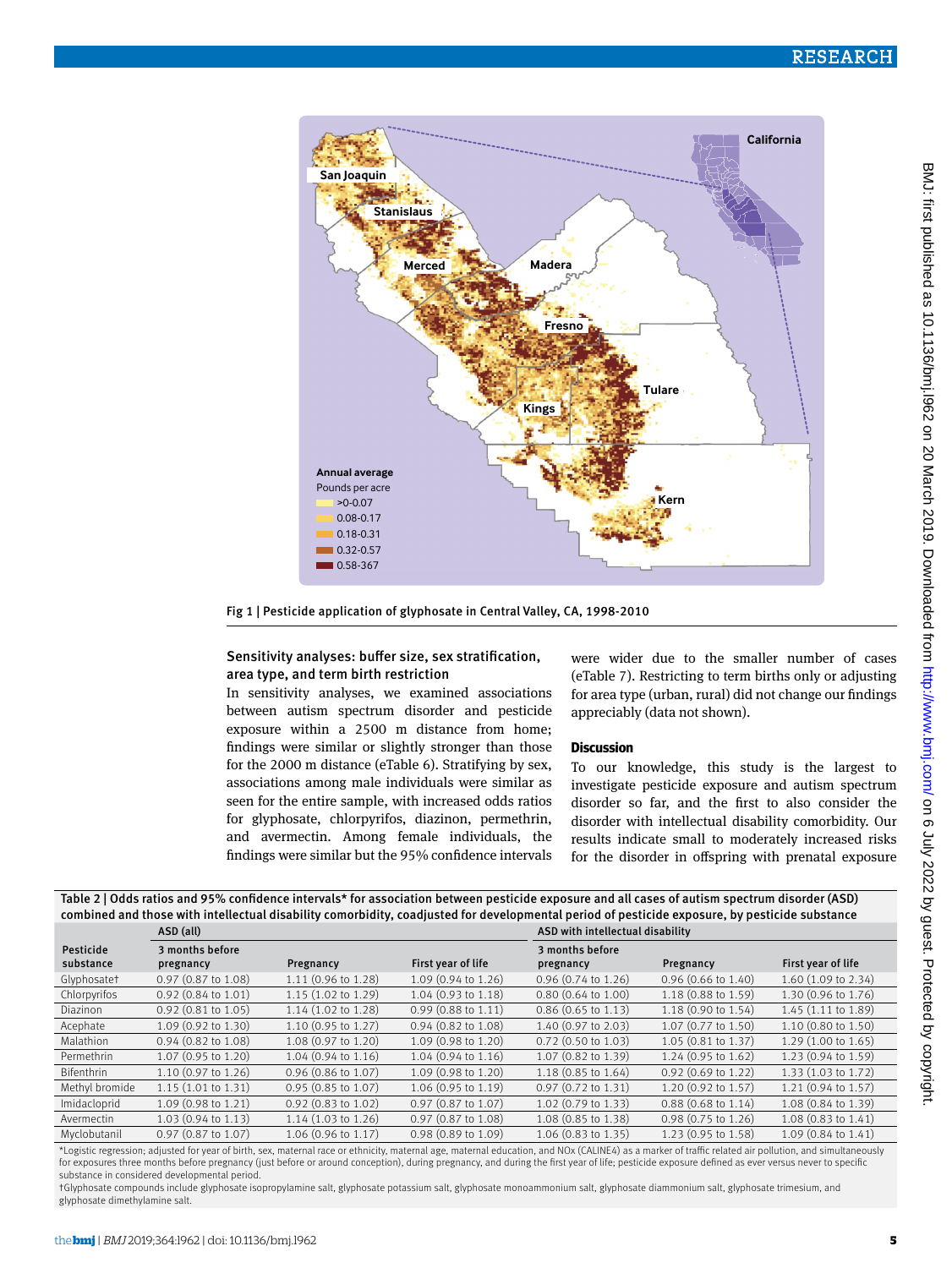Table 3 | Odds ratios and 95% confidence intervals for association between all cases of autism spectrum disorder combined and pesticide exposure during pregnancy and first year of life in logistic regression models, by pesticide substance

|                     | Pregnancy                       |                               |                               | First year of life              |                               |                               |
|---------------------|---------------------------------|-------------------------------|-------------------------------|---------------------------------|-------------------------------|-------------------------------|
| Pesticide substance | No of exposed<br>cases/controls | Model 1*                      | Model 2t                      | No of exposed<br>cases/controls | Model 1*                      | Model 2t                      |
| Glyphosate‡         | 2293/26660                      | 1.16 (1.06 to 1.27)           | 1.12 (0.99 to 1.27)           | 2256/26390                      | 1.15 (1.05 to 1.26)           | 1.17 (1.04 to 1.32)           |
| Chlorpyrifos        | 1799/20914                      | $1.13(1.05 \text{ to } 1.23)$ | 1.07 (0.96 to 1.19)           | 1876/22125                      | $1.10(1.02 \text{ to } 1.20)$ | $1.04(0.93 \text{ to } 1.16)$ |
| <b>Diazinon</b>     | 764/9176                        | 1.11(1.01 to 1.21)            | $1.09(0.98 \text{ to } 1.20)$ | 787/9890                        | $1.04$ (0.95 to 1.14)         | 1.00 (0.90 to 1.11)           |
| Acephate            | 341/4047                        | 1.09 (0.97 to 1.23)           | $1.06(0.93 \text{ to } 1.19)$ | 381/4783                        | 1.00 (0.90 to 1.13)           | $0.96$ (0.85 to 1.08)         |
| Malathion           | 642/7277                        | 1.11(1.01 to 1.22)            | $1.05(0.95 \text{ to } 1.16)$ | 784/8911                        | $1.11(1.02 \text{ to } 1.21)$ | 1.07 (0.97 to 1.18)           |
| Permethrin          | 930/10773                       | 1.10(1.01 to 1.20)            | $1.04(0.94 \text{ to } 1.14)$ | 1047/12129                      | 1.10(1.01 to 1.19)            | 1.05 (0.96 to 1.16)           |
| Bifenthrin          | 638/7300                        | $1.03(0.94 \text{ to } 1.13)$ | 0.96 (0.87 to 1.07)           | 886/9671                        | 1.09 (1.00 to 1.19)           | 1.05 (0.95 to 1.15)           |
| Methyl bromide      | 657/8085                        | $1.03(0.94 \text{ to } 1.13)$ | $0.95$ (0.86 to 1.05)         | 761/8986                        | 1.08 (0.99 to 1.18)           | 1.04 (0.94 to 1.15)           |
| Imidacloprid        | 1123/14490                      | $0.93(0.86 \text{ to } 1.00)$ | $0.81(0.74 \text{ to } 0.89)$ | 1323/16771                      | $0.95(0.88 \text{ to } 1.02)$ | $0.86$ (0.78 to 0.95)         |
| Avermectin          | 1513/17212                      | $1.12(1.04 \text{ to } 1.22)$ | 1.10(1.00 to 1.22)            | 1719/20100                      | $1.07(0.99 \text{ to } 1.15)$ | $1.01$ (0.90 to $1.12$ )      |
| Myclobutanil        | 1254/15222                      | 1.04 (0.96 to 1.12)           | $0.99$ (0.90 to 1.09)         | 1375/16871                      | $1.01(0.93 \text{ to } 1.09)$ | $0.95$ (0.86 to 1.05)         |
|                     |                                 |                               |                               |                                 |                               |                               |

\*Logistic regression; adjusted for year of birth, sex, maternal race or ethnicity, maternal age, maternal education, and NOx (CALINE4) as a marker of traffic related air pollution; pesticide exposure defined as ever versus never to specific substance in considered developmental period.

†Logistic regression; adjusted as model 1; pesticide exposure defined as ever versus never to specific substance in considered developmental period with all considered pesticides in the model. ‡Glyphosate compounds include glyphosate isopropylamine salt, glyphosate potassium salt, glyphosate monoammonium salt, glyphosate diammonium salt, glyphosate trimesium, and glyphosate dimethylamine salt.

> to the organophosphates chlorpyrifos, diazinon, and malathion, the pyrethroids permethrin and bifenthrin, as well as to glyphosate, avermectin, and methyl bromide compared with offspring of women without such exposure within 2000 m of their residence. For autism spectrum disorder with comorbid intellectual disability, risks were more pronounced for exposures during the first year of life. Importantly, the pesticides considered for analysis were selected a priori on the basis of experimental evidence indicating neurodevelopmental toxicity. Thus, our findings support the hypotheses that prenatal and infant pesticide exposures to these substances increase the risks for autism spectrum disorder, and exposures in infancy could contribute to risks for more severely impaired phenotypes with comorbid intellectual disability.

#### Comparison with other studies

Environmental toxicants have been suspected to increase the risk of autism spectrum disorder, with available research suggesting associations between air pollution and the disorder.<sup>44 55-57</sup> Studies examining pesticides and the disorder are rare. In a California study of DDS case records (n=465) linked to birth records from 1996-98, researchers assigned exposures during pregnancy using CA-PUR, similar to our approach; findings suggested that grouped organochlorines were strongly associated with risks of pregnancy (odds ratio 6.1 (95% confidence interval 2.4 to  $15.3$ )).<sup>10</sup> Another study included 486 cases of autism spectrum disorder and assigned pounds per active ingredient in aggregated chemical classes (organophosphates, organochlorines, pyrethroids, carbamates), also derived from CA-PUR data for applications within 1250-1750 m from the home address<sup>9</sup>; findings suggested a 60% increased risk for the disorder related to organophosphate exposures during pregnancy. Children of mothers living near agricultural pyrethroid applications just before conception or during their third trimester also were at greater risk for autism spectrum disorder and general developmental disability (odds ratios ranging from 1.7 to 2.3). $9$  In a smaller case-control study measuring

Table 4 | Odds ratios and 95% confidence intervals for association between autism spectrum disorder with intellectual disability comorbidity and exposure to pesticides during pregnancy and first year of life in logistic regression models

|                     | Pregnancy                       |                               |                               | First year of life              |                               |                               |
|---------------------|---------------------------------|-------------------------------|-------------------------------|---------------------------------|-------------------------------|-------------------------------|
| Pesticide substance | No of exposed<br>cases/controls | Model 1*                      | Model 2t                      | No of exposed<br>cases/controls | Model 1*                      | Model 2t                      |
| Glyphosate‡         | 351/26660                       | $1.33(1.05 \text{ to } 1.69)$ | $1.12$ (0.82 to 1.53)         | 360/26390                       | 1.51 (1.18 to 1.92)           | 1.37 (0.99 to 1.89)           |
| Chlorpyrifos        | 284/20914                       | $1.27$ (1.04 to 1.56)         | 1.07 (0.82 to 1.41)           | 301/22125                       | 1.31 (1.07 to 1.61)           | 1.00 (0.75 to 1.34)           |
| <b>Diazinon</b>     | 152/9176                        | $1.41(1.15 \text{ to } 1.73)$ | 1.24 (0.97 to 1.58)           | 169/9890                        | 1.51 (1.23 to 1.85)           | 1.37 (1.07 to 1.74)           |
| Acephate            | 65/4047                         | $1.26$ (0.95 to $1.65$ )      | 1.17 (0.88 to 1.56)           | 74/4783                         | $1.25(0.96 \text{ to } 1.62)$ | $1.12$ (0.85 to 1.47)         |
| Malathion           | 99/7277                         | $1.12$ (0.89 to $1.41$ )      | $0.94$ (0.74 to 1.21)         | 125/8911                        | $1.23(0.99 \text{ to } 1.52)$ | 1.02 (0.80 to 1.29)           |
| Permethrin          | 175/10773                       | 1.46 (1.20 to 1.78)           | 1.36 (1.08 to 1.71)           | 191/12129                       | 1.44 (1.19 to 1.75)           | $1.27$ (1.01 to 1.60)         |
| Bifenthrin          | 91/7300                         | 1.13 (0.89 to 1.43)           | $1.05(0.81 \text{ to } 1.35)$ | 134/9671                        | 1.33 (1.08 to 1.64)           | 1.22 (0.97 to 1.54)           |
| Methyl bromide      | 133/8085                        | 1.33 (1.07 to 1.64)           | 1.12 (0.88 to 1.42)           | 148/8986                        | 1.33(1.08 to 1.63)            | 1.09 (0.86 to 1.39)           |
| Imidacloprid        | 163/14490                       | $0.93(0.76 \text{ to } 1.13)$ | $0.73(0.58 \text{ to } 0.92)$ | 198/16771                       | 1.01 (0.83 to 1.22)           | $0.78(0.62 \text{ to } 0.99)$ |
| Avermectin          | 209/17212                       | 1.05 (0.87 to 1.28)           | $0.84$ (0.66 to 1.07)         | 247/20100                       | 1.09 (0.90 to 1.33)           | $0.78(0.60 \text{ to } 1.01)$ |
| Myclobutanil        | 217/15 222                      | 1.32 (1.09 to 1.60)           | 1.20 (0.94 to 1.53)           | 232/16871                       | 1.27 (1.05 to 1.54)           | 1.04 (0.81 to 1.33)           |

\*Logistic regression; adjusted for year of birth, sex, maternal race or ethnicity, maternal age, maternal education, and NOx (CALINE4) as a marker of traffic related air pollution; pesticide exposure defined as ever versus never to specific substance in considered developmental period.

†Logistic regression; adjusted as model 1; pesticide exposure defined as ever versus never to specific substance in considered developmental period with all considered pesticides in the model. ‡Glyphosate compounds include glyphosate isopropylamine salt, glyphosate potassium salt, glyphosate monoammonium salt, glyphosate diammonium salt, glyphosate trimesium, and glyphosate dimethylamine salt.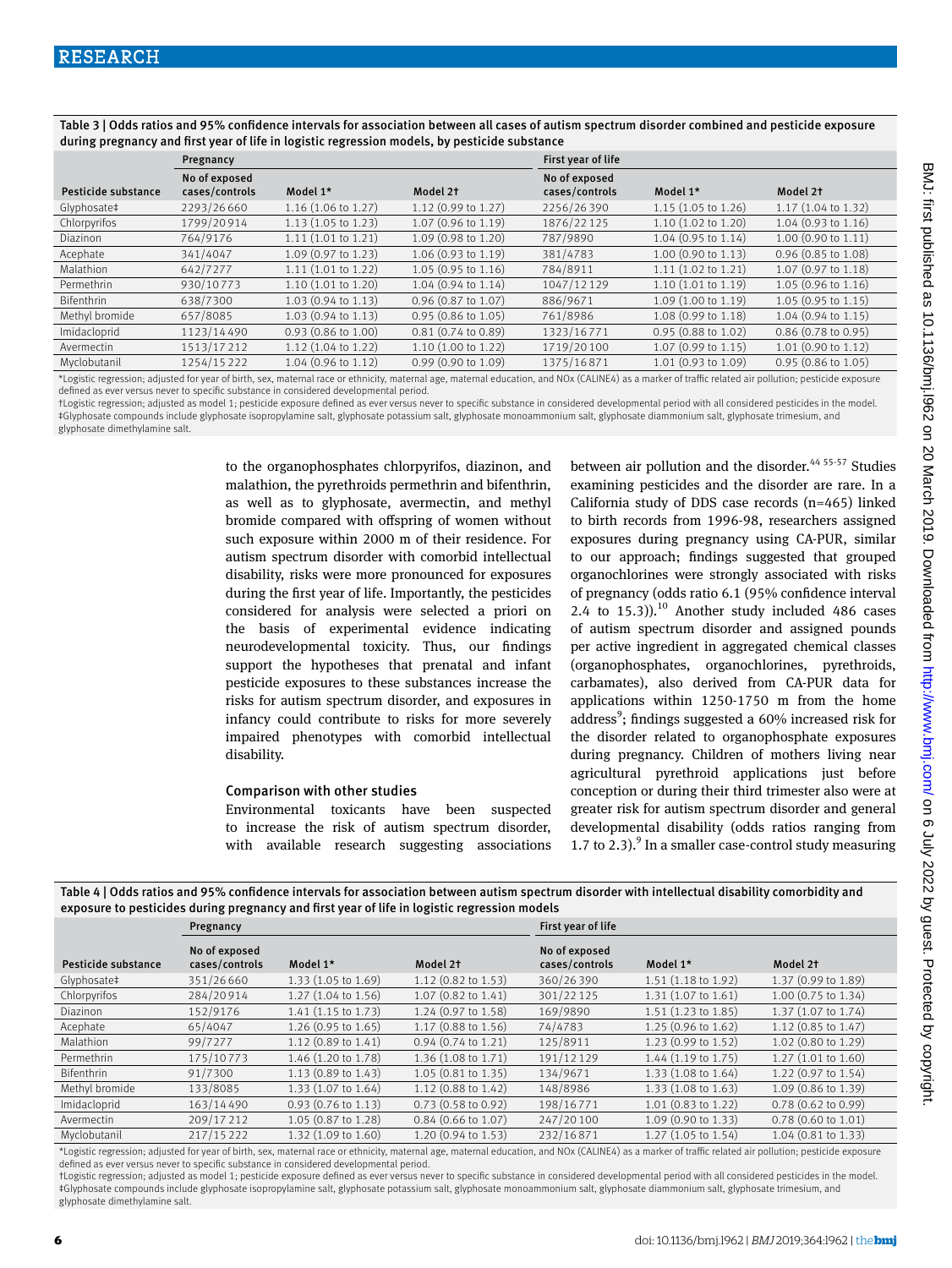Table 5 | Multi-pesticide models of association among all cases of autism spectrum disorder combined and those with intellectual disability comorbidity, and exposure of selected pesticides from different chemical classes during pregnancy and the first year of life\*

|                                                                                            | Mutually adjusted odds ratio (95% CI) |                           |                     |                       |                           |  |  |
|--------------------------------------------------------------------------------------------|---------------------------------------|---------------------------|---------------------|-----------------------|---------------------------|--|--|
| All cases of autism spectrum disorder (exposure during pregnancy)                          |                                       |                           |                     |                       |                           |  |  |
| Permethrin                                                                                 | 1.06 (0.97 to 1.16)                   | 1.06 (0.97 to 1.15)       | 1.05 (0.96 to 1.14) | 1.06 (0.97 to 1.16)   | 1.06 (0.97 to 1.16)       |  |  |
| Chlorpyrifos                                                                               | $1.11(1.02 \text{ to } 1.21)$         |                           | 1.07 (0.97 to 1.18) |                       |                           |  |  |
| Glyphosatet                                                                                |                                       | $1.14$ $(1.03$ to $1.26)$ | 1.09 (0.98 to 1.23) | 1.16 (1.04 to 1.29)   | $1.14$ $(1.04$ to $1.26)$ |  |  |
| Myclobutanil                                                                               |                                       |                           |                     | $0.96$ (0.88 to 1.05) |                           |  |  |
| Methyl bromide                                                                             |                                       |                           |                     |                       | 0.98 (0.89 to 1.08)       |  |  |
| Autism spectrum disorder with intellectual disability (exposure during pregnancy)          |                                       |                           |                     |                       |                           |  |  |
| Permethrin                                                                                 | 1.40 (1.13 to 1.73)                   | 1.39 (1.13 to 1.72)       | 1.37 (1.10 to 1.70) | 1.35 (1.09 to 1.67)   | 1.35 (1.09 to 1.68)       |  |  |
| Chlorpyrifos                                                                               | 1.12 (0.90 to 1.40)                   |                           | 1.07 (0.83 to 1.37) |                       |                           |  |  |
| Glyphosatet                                                                                |                                       | 1.17 (0.91 to 1.50)       | 1.12 (0.84 to 1.51) | 1.08 (0.82 to 1.43)   | 1.12 (0.86 to 1.45)       |  |  |
| Myclobutanil                                                                               |                                       |                           |                     | 1.17 (0.94 to 1.46)   |                           |  |  |
| Methyl bromide                                                                             |                                       |                           |                     |                       | 1.18 (0.94 to 1.48)       |  |  |
| Autism spectrum disorder with intellectual disability (exposure in the first year of life) |                                       |                           |                     |                       |                           |  |  |
| Permethrin                                                                                 | 1.36 (1.10 to 1.69)                   | 1.31 (1.07 to 1.62)       | 1.31 (1.06 to 1.63) | 1.30 (1.05 to 1.61)   | 1.29 (1.04 to 1.59)       |  |  |
| Chlorpyrifos                                                                               | 1.15 (0.92 to 1.44)                   |                           | 1.00 (0.77 to 1.31) |                       |                           |  |  |
| Glyphosatet                                                                                |                                       | 1.34 (1.03 to 1.74)       | 1.33 (0.98 to 1.81) | 1.31 (0.99 to 1.74)   | 1.29 (0.98 to 1.68)       |  |  |
| Myclobutanil                                                                               |                                       |                           |                     | 1.04 (0.84 to 1.30)   |                           |  |  |
| Methyl bromide                                                                             |                                       |                           |                     |                       | 1.15 (0.92 to 1.44)       |  |  |
| $1.1.1 - 1.1.1 - 1.1.1 - 1.1.1$                                                            |                                       |                           |                     |                       |                           |  |  |

\*Adjusted for year of birth, sex, maternal race or ethnicity, maternal age, maternal education, and NOx (CALINE4) as a marker of traffic related air

pollution; pesticide exposure defined as ever versus never to specific substance in considered developmental period.

†Glyphosate compounds include glyphosate isopropylamine salt, glyphosate potassium salt, glyphosate monoammonium salt, glyphosate diammonium salt, glyphosate trimesium, and glyphosate dimethylamine salt.

organochlorines and polychlorinated biphenyls in banked mid-pregnancy serum (from 2000 to 2003), higher concentrations for several compounds in cases than in general population controls were seen.<sup>11</sup>

We did not consider organochlorines because many have been banned from use in California for decades. In a high risk, mother-child study of 46 cases of autism spectrum disorder, prenatal urinary dimethylthiophosphate was associated with the disorder in girls but not in boys<sup>58</sup>; in our study, we saw little evidence of a sex difference in effects. Overall, the few earlier studies corroborate our findings for most of the pesticides we examined. While all the 11 pesticides were a priori selected among high use substances, based on prior evidence for neurodevelopmental toxicity, odds ratios were increased for several but not all substances in our analyses. Possible explanations could include different mechanisms related to the development of autism spectrum disorder, bioavailability of the chemical (eg, in homes resulting from ambient applications and based on chemical properties), and the application practices in these real world scenarios. Different combinations of substances or mixture exposures might also result in synergistic effects, including those leading to a selective survival of the fetus.<sup>59</sup>

Although environmental exposure studies considering autism spectrum disorder are rare, organophosphates and pyrethroids have been related to neurodevelopmental and cognitive impairments in children in previous studies.<sup>57 60 61</sup> Decrements in IQ scores at age 7 have been associated with prenatal residential proximity to agricultural use of organophosphates and pyrethroids, acephate, chlorpyrifos, and diazinon, $5$  in line with our findings. Pyrethroid metabolites in maternal urine during pregnancy and in child urine were associated with

worse behavioral scores assessed in 6 year old children.62 Thus, human studies corroborate the adverse effect of early developmental exposure to ambient pesticides on child neurodevelopment, consistent with our findings.

Additional evidence is provided by experimental studies. Mice exposed in utero to chlorpyrifos showed postnatal deficits in social behavior and restricted interests while the behavior of the dams (maternal mice) was not affected.<sup>63</sup> Prenatal exposure to chlorpyrifos enhanced brain oxidative stress and prostaglandin E2 synthesis in a mouse model of autism.64 Oxidative stress and dysregulated immune responses are implicated in organophosphate related toxicity and pathogenesis of autism spectrum disorder, suggesting a possible mode of action. $13$  Coexposing mice shortly after birth to cypermethrin (a pyrethroid) and endosulfan altered levels of neuroproteins and resulted in neurobehavioral abnormalities.<sup>12</sup> Gene expression of mouse cortical neurons was altered by certain fungicides and resembled transcriptional changes thought to underlie development of autism spectrum disorder.<sup>2</sup> <sup>14</sup> Translational research connecting toxicological and animal studies with findings from epidemiological studies is needed to identify the specific modes of action of pesticides relevant for the pathogenesis of autism spectrum disorder.<sup>65-69</sup>

Residential proximity to pesticide applications during pregnancy has been shown to be a valid indicator of prenatal exposure.<sup>70-73</sup> Pesticides, including organophosphates, have been identified in serum, indoor air, and dust in homes in agricultural areas in California.<sup>7475</sup> Elevated levels in five of seven pesticides applied within 1250 m of homes according to Pesticide Use Reporting records were also measured in dust from such homes.<sup>76</sup> Our exposure assessment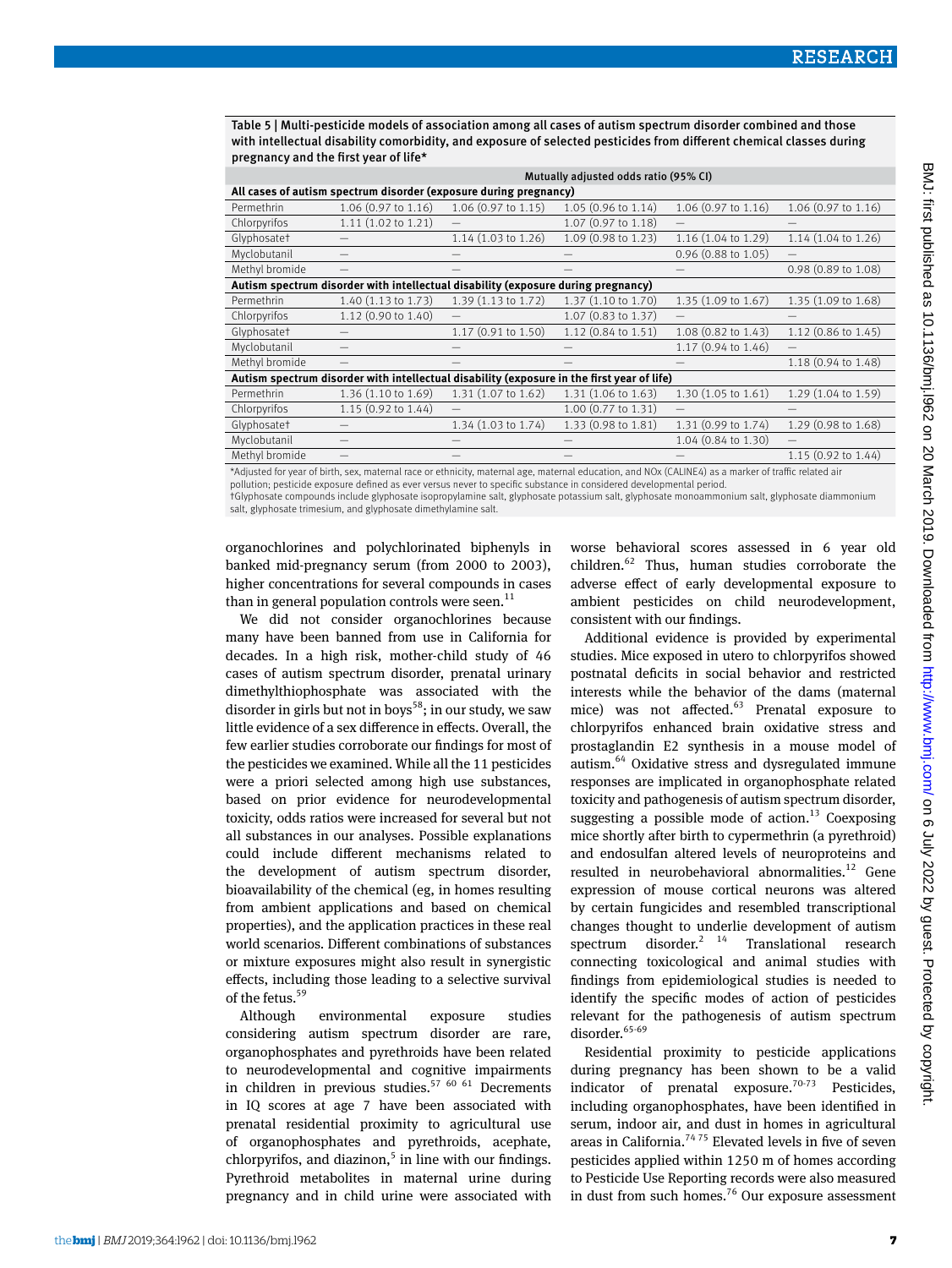method using the geographic information system tool has been validated against serum concentrations of organochlorines, $^{77}$  and specific methylation patterns found among those with organophosphate exposure,  $78$ and can be considered a valid proxy for prenatal exposures.

#### Strengths and limitations of our study

A strength of our study was our pesticide exposure assessment tool; it can estimate exposures for multiple substances with short half-lives for which frequent measurements of metabolites would be necessary but not feasible in a population based study of the size needed to investigate the risk of autism spectrum disorder. California's mandatory Pesticide Use Reporting program is recognized as the most detailed and comprehensive worldwide. Thus, we were able to rely on agricultural application records of specific pesticides with high spatial and temporal resolution, which we believe is a strength that could have reduced exposure misclassification, because we relied on Pesticide Use Reporting information based on the date of application using a relatively fine spatial scale (a buffer of 2000 m) around the residential address. We also relied on the gestational age and birth date to construct individual exposure estimates corresponding to different developmental periods. We still have to assume that individuals were present at their residences around the application dates and that these applications resulted in exposures in the targeted periods only and did not get trapped in or around homes over extended periods of time. Our registry based design avoided participation bias due to self selection and recall bias of parents (which is an issue in case-control studies that rely on self reports of past exposures).

Although our ability to pinpoint one or more specific substances was limited by the collinearity of pesticide exposure owing to agricultural practices, we could capture the real life scenario of populations living in agricultural areas; typically, a variety of substances are used over several weeks or months. Sensitivity analyses using the 2500 m radius buffer further corroborated and even strengthened our results. Simultaneous exposures to frequently used pesticides are likely in residences near agricultural applications, and some of our findings could reflect adverse effects of typical exposure mixtures or coexposures. Multi-pesticide models coadjusted for all pesticides or for two or three substances were generally consistent with our single pesticide models. We present results from real world exposure scenarios while being cognizant of issues of collinearity, sparse data, or overly restrictive modeling assumptions.

A limitation was that we only had birth addresses available and that 9-30% of families could have moved during pregnancy.<sup>79</sup> However, most moves in pregnancy have been found to be local (<10 km), and misclassification would be expected to be nondifferential because moving residence would happen before diagnosis; thus any bias would likely be toward the null. We also lacked exposure information on pesticides

from other sources such as diet or occupation, potentially resulting in underestimation of total exposure if these were associated with residential exposures (eg, women who work and live on farms); however, this would have been similar for cases and controls and most likely to have resulted in attenuation of risk estimates toward the null.<sup>54</sup> We also lacked information about passive and active smoking. However, pregnancy smoking rates are very low in California  $\left( <2\% \right)$ ,  $^{80}$  and smoking in public places has been banned since the 1990s. Even though we had detailed information on potential confounders, and sensitivity analyses did not change our findings, uncontrolled residual confounding always remains a concern.

#### Conclusions

Our findings suggest that risk of autism spectrum disorder increases with prenatal and infant exposure to several common ambient pesticides that have been shown to affect neurodevelopment in experimental studies. Further research should be translational and integrate experimental and epidemiological approaches to further elucidate underlying mechanisms in the development of the disorder. However, from a public health and preventive medicine perspective, our findings support the need to avoid prenatal and infant exposure to pesticides to protect early brain development.

# **AUTHOR AFFILIATIONS**

Department of Community Health Sciences, Fielding School of Public Health, University of California, PO Box 951772, Los Angeles, CA 90095-1772, USA

<sup>2</sup> Department of Epidemiology, Fielding School of Public Health, University of California, Los Angeles, CA, USA

<sup>3</sup> Perinatal Epidemiology and Health Outcomes Research Unit, Division of Neonatology, Department of Pediatrics, Stanford University School of Medicine and Lucile Packard Children's Hospital, Palo Alto, CA, USA

4 California Perinatal Quality Care Collaborative, Palo Alto, CA, USA 5 Preventive Medicine, University of Southern California, Los Angeles, CA, USA

6 Department of Biostatistics, Fielding School of Public Health, University of California, Los Angeles, CA, USA

<sup>7</sup> Program in Public Health, Susan and Henry Samueli College of Health Sciences, University of California, Irvine, CA, USA

8 Department of Environmental Health Sciences, Fielding School of Public Health, University of California, Los Angeles, CA, USA

<sup>9</sup> Department of Neurology, Geffen School of Medicine, University of California, Los Angeles, CA, USA

We thank the patients with autism spectrum disorder and their families and people throughout California involved in providing and processing information, including affected families, birth registration professionals, medical record clerks, and other registry staff.

Contributors: OSvE directed the analysis and drafted the manuscript. OSvE and BR contributed to design of the study and interpretation of the results. CL carried out the main statistical analysis. XC contributed to setting up the database and quality control. MC was responsible for the geographical information system methods. FY contributed to the statistical analyses. CL, MC, and ASP contributed to exposure estimation. JW estimated the air pollution exposure. All authors commented on drafts and read and approved the final manuscript. The corresponding author attests that all listed authors meet authorship criteria and that no others meeting the criteria have been omitted. OSvE is the guarantor.

Funding: This work was supported by the US National Institute of Environmental Health Sciences (grants R21ES022389; R21ES025558). The findings and conclusions in this report are those of the authors and do not necessarily represent the views of the funders.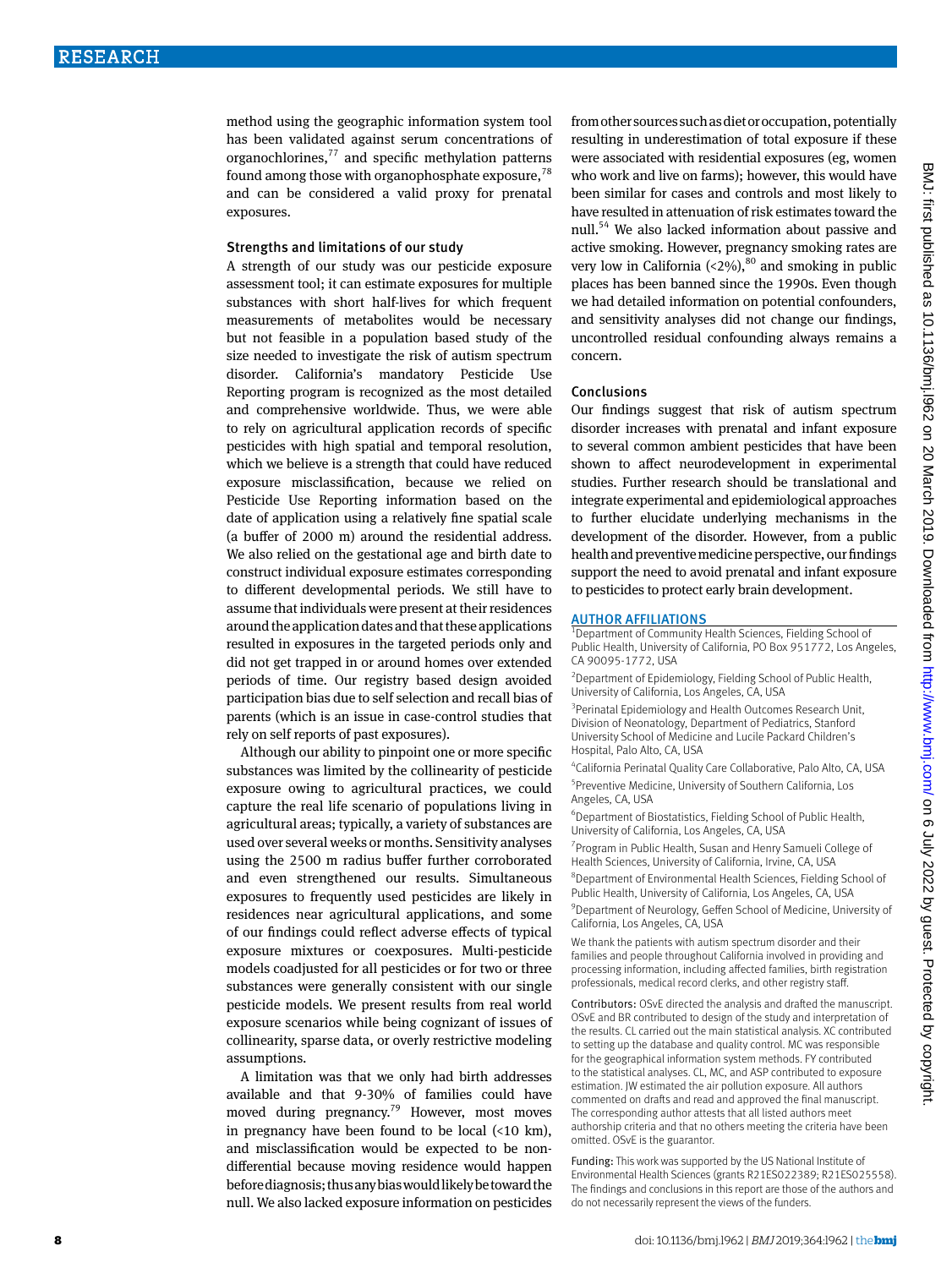Competing interests: All authors have completed the ICMJE uniform disclosure form at www.icmje.org/coi\_disclosure.pdf and declare: support from the National Institute of Environmental Health Sciences for the submitted work; no financial relationships with any organizations that might have an interest in the submitted work in the previous three years; BR has been acting as an expert witness/ consultant in a lawsuit for the plaintiffs against Monsanto in non-Hodgkins lymphoma litigation concerning glyphosate; no other relationships or activities that could appear to have influenced the submitted work.

Ethical approval: This research was approved by the University of California, Los Angeles Office of the Human Research Protection Program and the California Committee for the Protection of Human Subjects, and was exempt from informed consent requirements as there was no contact with the study population.

#### Data sharing: No additional data are available.

The lead author affirms that the manuscript is an honest, accurate, and transparent account of the study being reported; that no important aspects of the study have been omitted; and that any discrepancies from the study as planned (and, if relevant, registered) have been explained.

This is an Open Access article distributed in accordance with the Creative Commons Attribution Non Commercial (CC BY-NC 4.0) license, which permits others to distribute, remix, adapt, build upon this work non-commercially, and license their derivative works on different terms, provided the original work is properly cited and the use is noncommercial. See: [http://creativecommons.org/licenses/by-nc/4.0/.](http://creativecommons.org/licenses/by-nc/4.0/)

- 1 Geschwind DH. Genetics of autism spectrum disorders. *Trends Cogn Sci* 2011;15:409-16. doi:10.1016/j.tics.2011.07.003
- 2 Gandal MJ, Haney JR, Parikshak NN, et al, CommonMind Consortium, PsychENCODE Consortiumi, PSYCH-BROAD Working Group. Shared molecular neuropathology across major psychiatric disorders parallels polygenic overlap. *Science* 2018;359:693-7. doi:10.1126/ science.aad6469
- 3 Hallmayer J, Cleveland S, Torres A, et al. Genetic heritability and shared environmental factors among twin pairs with autism. *Arch Gen Psychiatry*  2011;68:1095-102. doi:10.1001/archgenpsychiatry.2011.76
- 4 Sandin S, Lichtenstein P, Kuja-Halkola R, Hultman C, Larsson H, Reichenberg A. The heritability of autism spectrum disorder. *JAMA* 2017;318:1182-4. doi:10.1001/jama.2017.12141
- 5 Gunier RB, Bradman A, Harley KG, Kogut K, Eskenazi B. Prenatal residential proximity to agricultural pesticide use and IQ in 7-year-old children. *Environ Health Perspect* 2017;125:057002.
- 6 Horton MK, Rundle A, Camann DE, Boyd Barr D, Rauh VA, Whyatt RM. Impact of prenatal exposure to piperonyl butoxide and permethrin on 36-month neurodevelopment. *Pediatrics* 2011;127:e699-706. doi:10.1542/peds.2010-0133
- Rauh V, Arunajadai S, Horton M, et al. Seven-year neurodevelopmental scores and prenatal exposure to chlorpyrifos, a common agricultural pesticide. *Environ Health Perspect* 2011;119:1196-201. doi:10.1289/ehp.1003160
- 8 Grandjean P, Landrigan PJ. Neurobehavioural effects of developmental toxicity. *Lancet Neurol* 2014;13:330-8. doi:10.1016/ S1474-4422(13)70278-3
- 9 Shelton JF, Geraghty EM, Tancredi DJ, et al. Neurodevelopmental disorders and prenatal residential proximity to agricultural pesticides: the CHARGE study. *Environ Health Perspect* 2014;122:1103-9. doi:10.1289/ehp.1307044
- 10 Roberts EM, English PB, Grether JK, Windham GC, Somberg L, Wolff C. Maternal residence near agricultural pesticide applications and autism spectrum disorders among children in the California Central Valley. *Environ Health Perspect* 2007;115:1482-9. doi:10.1289/ ehp.1016810.1289/ehp.10168
- 11 Lyall K, Croen LA, Sjödin A, et al. Polychlorinated biphenyl and organochlorine pesticide concentrations in maternal mid-pregnancy serum samples: association with autism spectrum disorder and intellectual disability. *Environ Health Perspect* 2017;125:474-80. doi:10.1289/EHP277
- 12 Lee I, Eriksson P, Fredriksson A, Buratovic S, Viberg H. Developmental neurotoxic effects of two pesticides: behavior and neuroprotein studies on endosulfan and cypermethrin. *Toxicology* 2015;335:1-10. doi:10.1016/j.tox.2015.06.010
- 13 De Felice A, Greco A, Calamandrei G, Minghetti L. Prenatal exposure to the organophosphate insecticide chlorpyrifos enhances brain oxidative stress and prostaglandin E2 synthesis in a mouse model of idiopathic autism. *J Neuroinflammation* 2016;13:149. doi:10.1186/ s12974-016-0617-4
- 14 Pearson BL, Simon JM, McCoy ES, Salazar G, Fragola G, Zylka MJ. Identification of chemicals that mimic transcriptional changes associated with autism, brain aging and neurodegeneration. *Nat Commun* 2016;7:11173. doi:10.1038/ncomms11173
- 15 American Psychiatric Association. *Diagnostic and statistical manual of mental disorders.* 4th ed, text revision. American Psychiatric Association, 2000.
- 16 American Psychiatric Association. *Diagnostic and statistical manual of mental disorders.* 5th ed, text revision. American Psychiatric Association, 2015.
- 17 Hertz-Picciotto I, Croen LA, Hansen R, Jones CR, van de Water J, Pessah IN. The CHARGE study: an epidemiologic investigation of genetic and environmental factors contributing to autism. *Environ Health Perspect* 2006;114:1119-25. doi:10.1289/ehp.8483
- 18 Sandhu KS. Systems properties of proteins encoded by imprinted genes. *Epigenetics* 2010;5:627-36. doi:10.4161/epi.5.7.12883
- 19 US Department of Health and Human Services, National Center for Chronic Disease Prevention and Health Promotion. Registry Plus, a suite of publicly available software programs for collecting and processing cancer registry data. 2010. [https://www.cdc.gov/cancer/](https://www.cdc.gov/cancer/npcr/tools/registryplus/lp.htm) [npcr/tools/registryplus/lp.htm](https://www.cdc.gov/cancer/npcr/tools/registryplus/lp.htm)
- 20 Goldberg DW, Jacquez GM. Advances in geocoding for the health sciences. *Spat Spatiotemporal Epidemiol* 2012;3:1-5. doi:10.1016/j. sste.2012.02.001
- 21 Regulation CDoP. *Summary of pesticide use report data— 2008.* California Environmental Protection Agency, 2009.
- 22 Cockburn M, Mills P, Zhang X, Zadnick J, Goldberg D, Ritz B. Prostate cancer and ambient pesticide exposure in agriculturally intensive areas in California. *Am J Epidemiol* 2011;173:1280-8. doi:10.1093/ aje/kwr003
- 23 Fiorino E, Sehonova P, Plhalova L, Blahova J, Svobodova Z, Faggio C. Effects of glyphosate on early life stages: comparison between Cyprinus carpio and Danio rerio. *Environ Sci Pollut Res Int* 2018;25:8542-9. doi:10.1007/s11356-017-1141-5
- 24 Gallegos CE, Bartos M, Bras C, Gumilar F, Antonelli MC, Minetti A. Exposure to a glyphosate-based herbicide during pregnancy and lactation induces neurobehavioral alterations in rat offspring. *Neurotoxicology* 2016;53:20-8. doi:10.1016/j.neuro.2015.11.015
- 25 Cattani D, Cesconetto PA, Tavares MK, et al. Developmental exposure to glyphosate-based herbicide and depressive-like behavior in adult offspring: Implication of glutamate excitotoxicity and oxidative stress. *Toxicology* 2017;387:67-80. doi:10.1016/j.tox.2017.06.001
- 26 Nielsen LN, Roager HM, Casas ME, et al. Glyphosate has limited shortterm effects on commensal bacterial community composition in the gut environment due to sufficient aromatic amino acid levels. *Environ Pollut* 2018;233:364-76. doi:10.1016/j.envpol.2017.10.016
- Eskenazi B, Huen K, Marks A, et al. PON1 and neurodevelopment in children from the CHAMACOS study exposed to organophosphate pesticides in utero. *Environ Health Perspect* 2010;118:1775-81. doi:10.1289/ehp.1002234
- 28 Slotkin TA, Bodwell BE, Levin ED, Seidler FJ. Neonatal exposure to low doses of diazinon: long-term effects on neural cell development and acetylcholine systems. *Environ Health Perspect* 2008;116:340-8. doi:10.1289/ehp.11005
- 29 Timofeeva OA, Roegge CS, Seidler FJ, Slotkin TA, Levin ED. Persistent cognitive alterations in rats after early postnatal exposure to low doses of the organophosphate pesticide, diazinon. *Neurotoxicol Teratol* 2008;30:38-45. doi:10.1016/j.ntt.2007.10.002
- 30 Yen J, Donerly S, Levin ED, Linney EA. Differential acetylcholinesterase inhibition of chlorpyrifos, diazinon and parathion in larval zebrafish. *Neurotoxicol Teratol* 2011;33:735-41. doi:10.1016/j. ntt.2011.10.004
- 31 Fernandes LS, Emerick GL, dos Santos NA, de Paula ES, Barbosa FJr, dos Santos AC. In vitro study of the neuropathic potential of the organophosphorus compounds trichlorfon and acephate. *Toxicol In Vitro* 2015;29:522-8. doi:10.1016/j.tiv.2015.01.001
- 32 Liu X, Zhang Q, Li S, et al. Developmental toxicity and neurotoxicity of synthetic organic insecticides in zebrafish (Danio rerio): A comparative study of deltamethrin, acephate, and thiamethoxam. *Chemosphere*  2018;199:16-25. doi:10.1016/j.chemosphere.2018.01.176
- 33 Gunier RB, Bradman A, Harley KG, Kogut K, Eskenazi B. Prenatal residential proximity to agricultural pesticide use and IQ in 7-year-old children. *Environ Health Perspect* 2017;125:057002. doi:10.1289/ EHP504
- 34 dos Santos AA, Naime AA, de Oliveira J, et al. Long-term and low-dose malathion exposure causes cognitive impairment in adult mice: evidence of hippocampal mitochondrial dysfunction, astrogliosis and apoptotic events. *Arch Toxicol* 2016;90:647-60. doi:10.1007/ s00204-015-1466-0
- 35 Karmakar S, Patra K, Jana S, Mandal DP, Bhattacharjee S. Exposure to environmentally relevant concentrations of malathion induces significant cellular, biochemical and histological alterations in Labeo rohita. *Pestic Biochem Physiol* 2016;126:49-57. doi:10.1016/j. pestbp.2015.07.006
- 36 Beghoul A, Kebieche M, Gasmi S, et al. Impairment of mitochondrial integrity and redox status in brain regions during a low-dose long-term exposition of rats to pyrethrinoïds: the preventive effect of quercetin. *Environ Sci Pollut Res Int* 2017;24:19714-22. doi:10.1007/s11356-017-9675-0